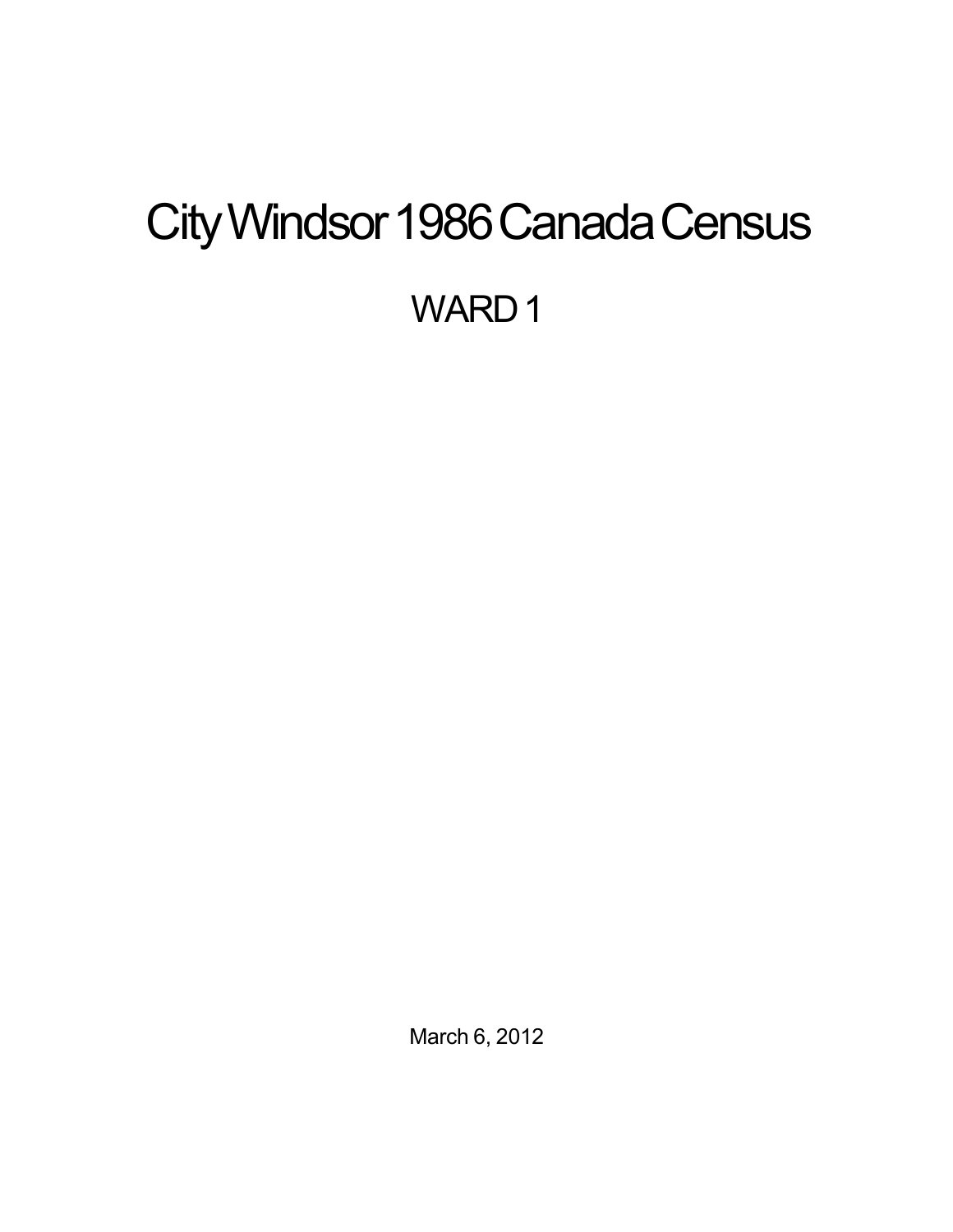## **Table of Contents**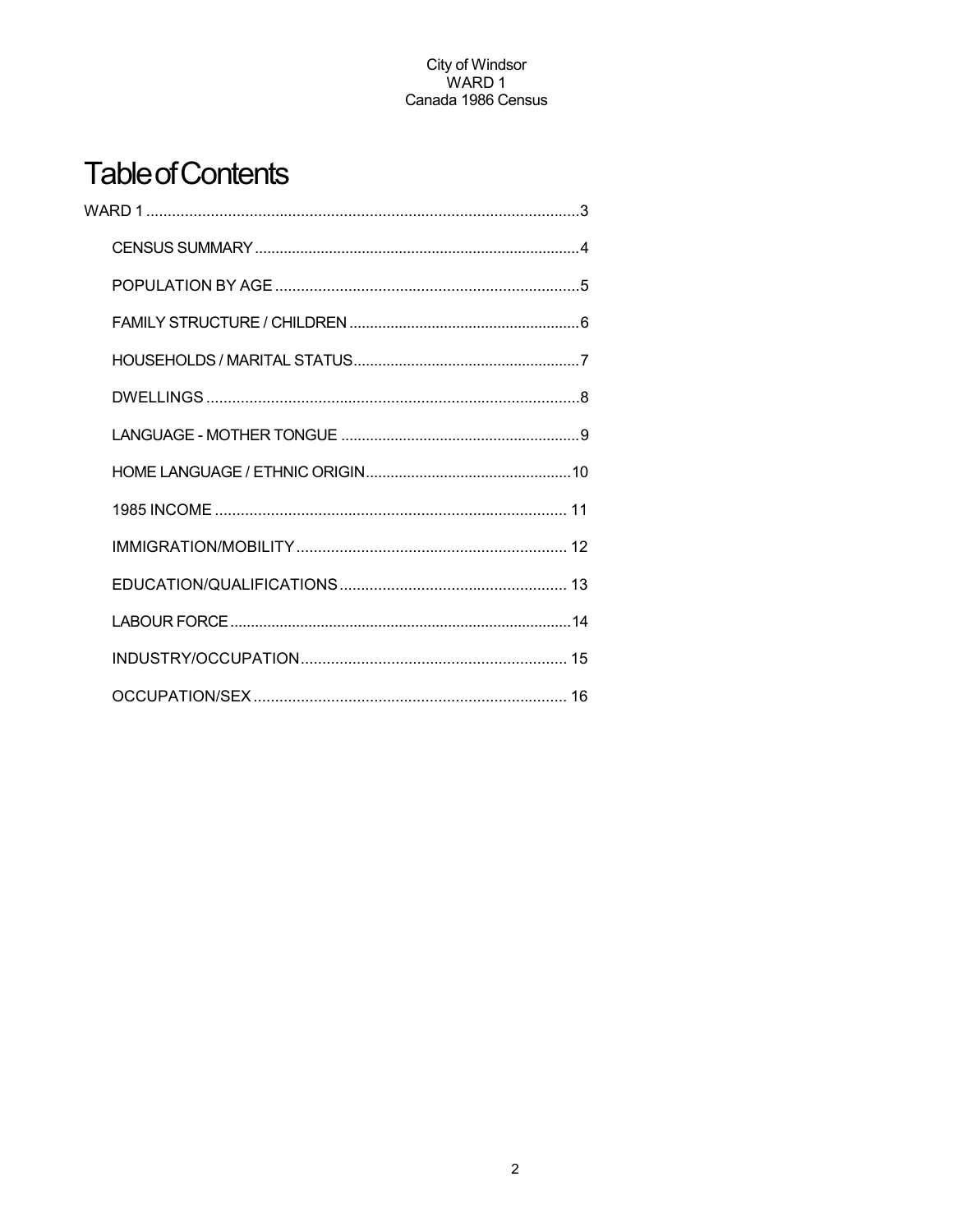## WARD 1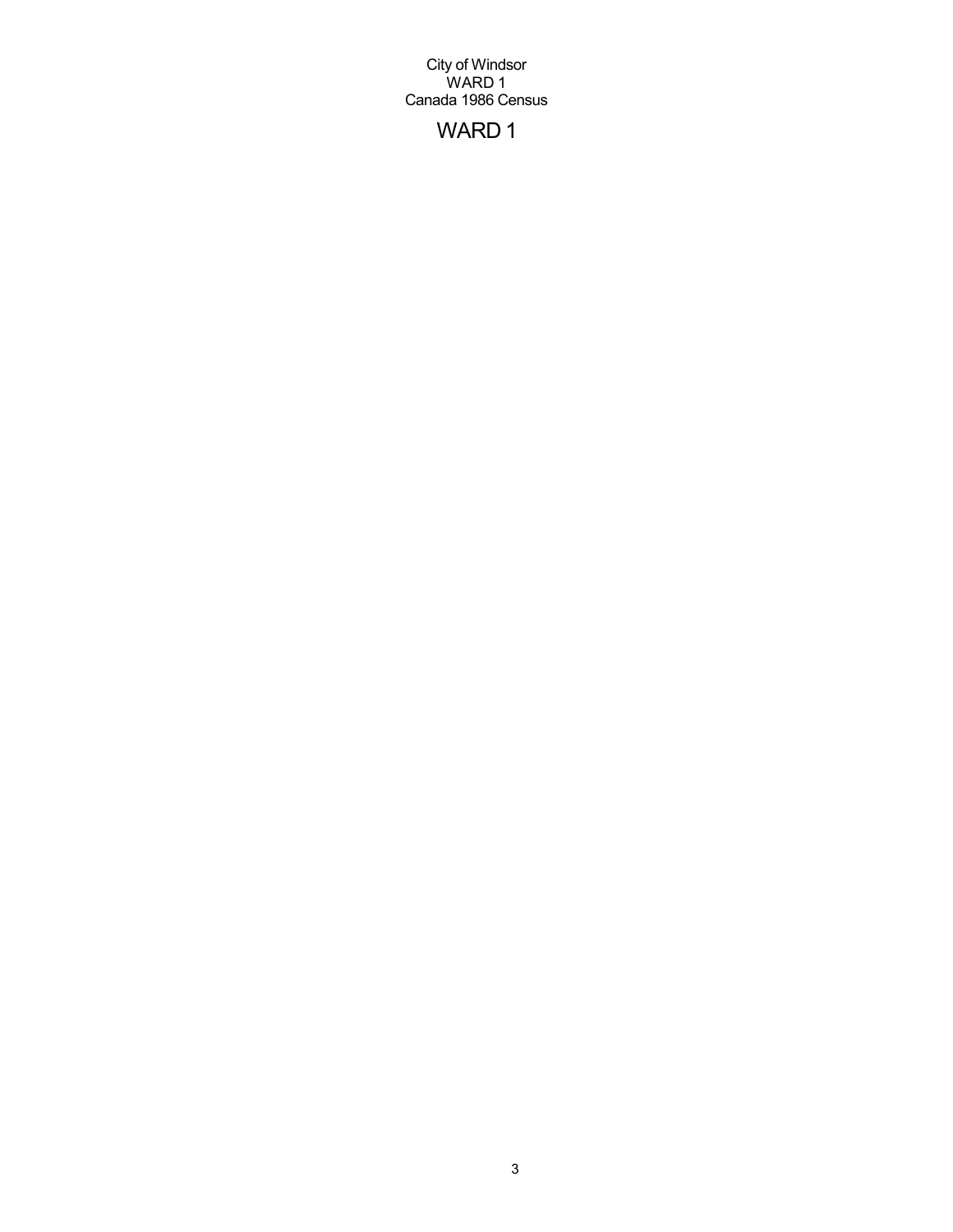## **CENSUS SUMMARY**

| <b>CENSUS SUMMARY</b>          | <b>WARD1</b> |        |
|--------------------------------|--------------|--------|
| Total population (% base)      | 34,485       |        |
| By sex:                        |              |        |
| Male                           | 17,32050%    |        |
| Female                         | 17,09050%    |        |
| By age:                        |              |        |
| 0 to 4 years                   | 2,080 6%     |        |
| 5 to 19 years                  | 7,70022%     |        |
| 20 to 24 years                 | 3,250 9%     |        |
| 25 to 34 years                 | 4,88514%     |        |
| 35 to 44 years                 | 4,42013%     |        |
| 45 to 54 years                 | 4,58513%     |        |
| 55 to 64 years                 | 4,64513%     |        |
| 65 to 74 years                 | 2,010 6%     |        |
| 75 years and over              |              | 890 3% |
| Average age of population      | 35.5         |        |
| Total census families (% base) | 9,815        |        |
| <b>Husband-wife families</b>   | 8,81090%     |        |
| With no children at home       | 2,96030%     |        |
| With children at home          | 5,84560%     |        |
|                                |              |        |
| Lone-parent families           | 1,00510%     |        |
| Total children at home         | 13,110       |        |
| Average children per family    | 1.3          |        |
| Private households (% base)    | 11,070       |        |
| <b>Persons in households</b>   | 34,255       |        |
| Average persons per household  | 3.1          |        |
| Occupied dwellings (% base)    | 11,085       |        |
| Owned                          | 10,11091%    |        |
| Rented                         | 945          | 9%     |
| Single detached house          | 10,30093%    |        |
| Apartment 5 or more storeys    |              | 0%     |
| Other type of dwelling         | 780          | 7%     |
|                                |              |        |
| 1985 Avg. hhld income (est.)   | 48,180       |        |
|                                |              |        |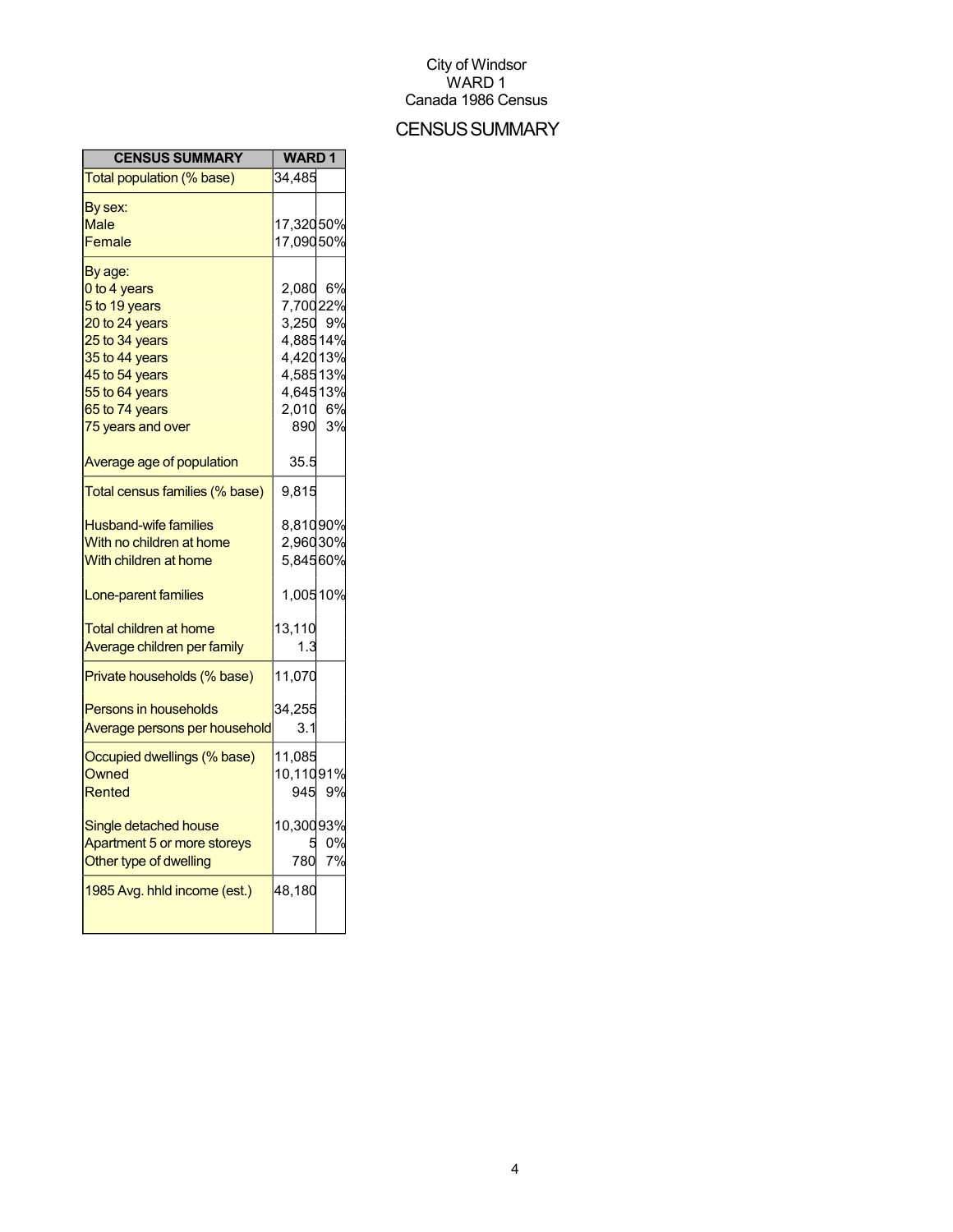## POPULATIONBYAGE

| <b>POPULATION BY AGE   WARD 1</b> |           |        |
|-----------------------------------|-----------|--------|
| Total population (% Base) 34,485  |           |        |
| Average age of population         | 35.5      |        |
| By age:                           |           |        |
| 0 - 4 years                       | 2,080 6%  |        |
| 5 - 9 years                       | 2,155 6%  |        |
| 10 - 14 years                     | 2,460     | 7%     |
| 15 - 19 years                     | 3,085     | 9%     |
| 20 - 24 years                     | 3,250 9%  |        |
| 25 - 34 years                     | 4,88514%  |        |
| 35 - 44 years                     | 4,42013%  |        |
| 45 - 54 years                     | 4,58513%  |        |
| 55 - 64 years                     | 4,64513%  |        |
|                                   |           |        |
| 65 - 74 years                     | 2,010 6%  |        |
| 75 years and over                 | 890       | 3%     |
| <b>Male population</b>            | 17,32050% |        |
| Average age of males              | 34.9      |        |
|                                   |           |        |
| By age:                           |           |        |
| 0 - 4 years                       | 1,070     | 3%     |
| 5 - 9 years                       | 1,125     | 3%     |
| 10 - 14 years                     | 1,290     | 4%     |
| 15 - 19 years                     | 1,635     | 5%     |
| 20 - 24 years                     | 1,740     | 5%     |
| 25 - 34 years                     | 2,400     | 7%     |
| 35 - 44 years                     | 2,105     | 6%     |
| 45 - 54 years                     | 2,210     | 6%     |
| 55 - 64 years                     | 2,360     | 7%     |
| 65 - 74 years                     | 1,020     | 3%     |
| 75 years and over                 | 375       | 1%     |
|                                   |           |        |
| <b>Female population</b>          | 17,09050% |        |
| Average age of females            | 36.1      |        |
|                                   |           |        |
| By age:                           |           |        |
| 0 - 4 years                       | 1,010     | 3%     |
| 5 - 9 years                       | 1,030     | 3%     |
| 10 - 14 years                     | 1,170     | 3%     |
| 15 - 19 years                     | 1,450     | 4%     |
| 20 - 24 years                     | 1,510     | 4%     |
| 25 - 34 years                     | 2,485     | 7%     |
| 35 - 44 years                     | 2,315     | 7%     |
| 45 - 54 years                     | 2,375     | 7%     |
| 55 - 64 years                     | 2,285     | 7%     |
| 65 - 74 years                     |           | 990 3% |
| 75 years and over                 | 515       | 1%     |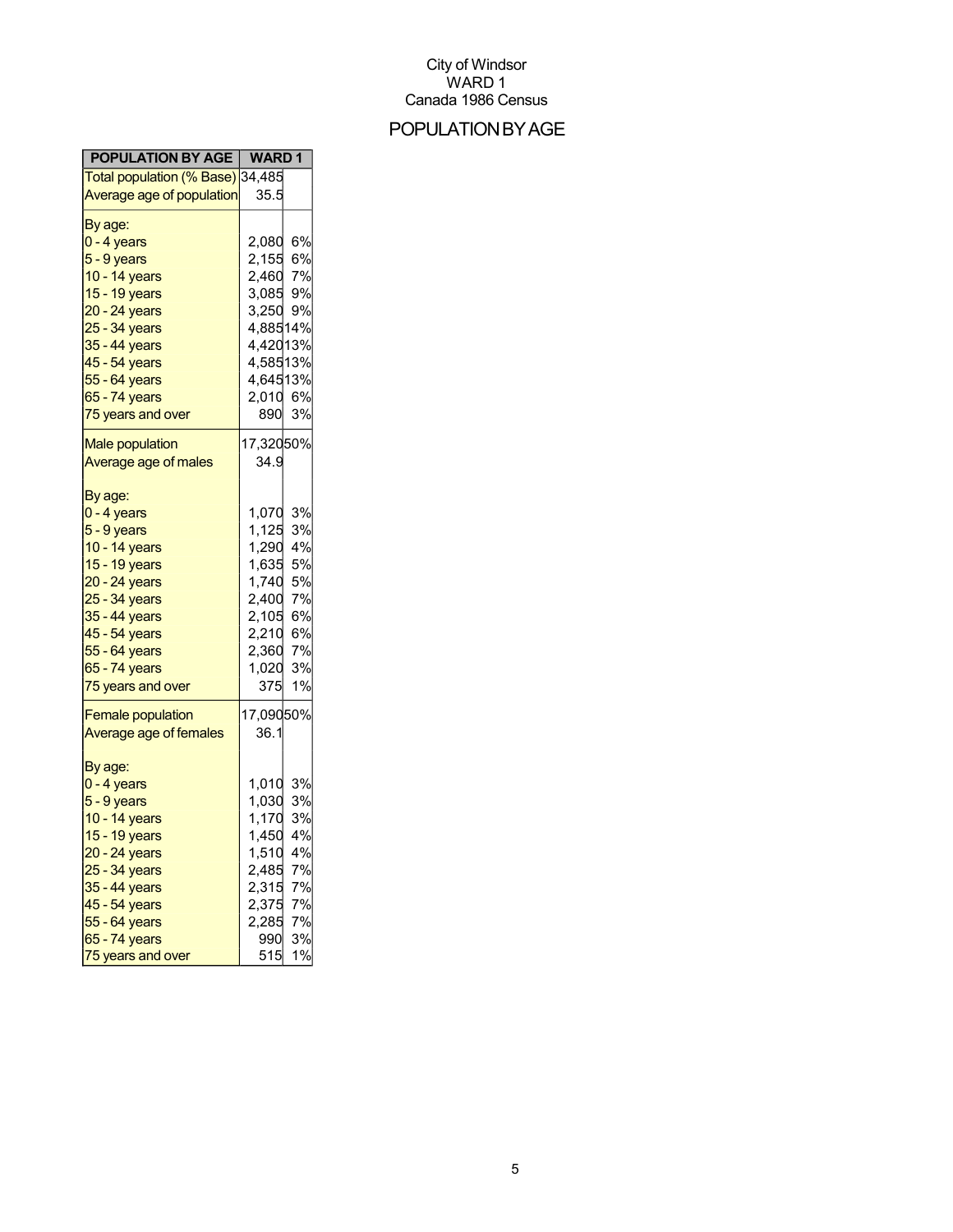## FAMILYSTRUCTURE/CHILDREN

| <b>FAMILY STRUCTURE / CHILDREN</b> | <b>WARD1</b> |        |
|------------------------------------|--------------|--------|
| Total census families (% base)     | 9,815        |        |
|                                    |              |        |
| By family structure:               |              |        |
| <b>Total husband-wife families</b> | 8,81090%     |        |
| With no children at home           | 2,96030%     |        |
| With children at home              | 5,84560%     |        |
| 1 child                            | 2,02521%     |        |
| 2 children                         | 2,42525%     |        |
| 3 or more children                 | 1,42515%     |        |
| Lone-parent families               | 1,00510%     |        |
| Lone male parent                   |              | 195 2% |
| 1 child at home                    |              | 95 1%  |
| 2 children at home                 |              | 65 1%  |
| 3 or more children at home         | 15           | 0%     |
| Lone female parent                 |              | 800 8% |
| 1 child at home                    | 415          | 4%     |
| 2 children at home                 | 280          | 3%     |
| 3 or more children at home         | 145          | 1%     |
| Total children at home (%base)     | 13,110       |        |
| $0 - 5$ years                      | 2,45519%     |        |
| $6 - 14$ years                     | 4,16032%     |        |
| 15 - 17 years                      | 1,82014%     |        |
| 18 - 24 years                      | 3,67528%     |        |
| 25 years and over                  | 1,030 8%     |        |
| Average children/family            | 1.3          |        |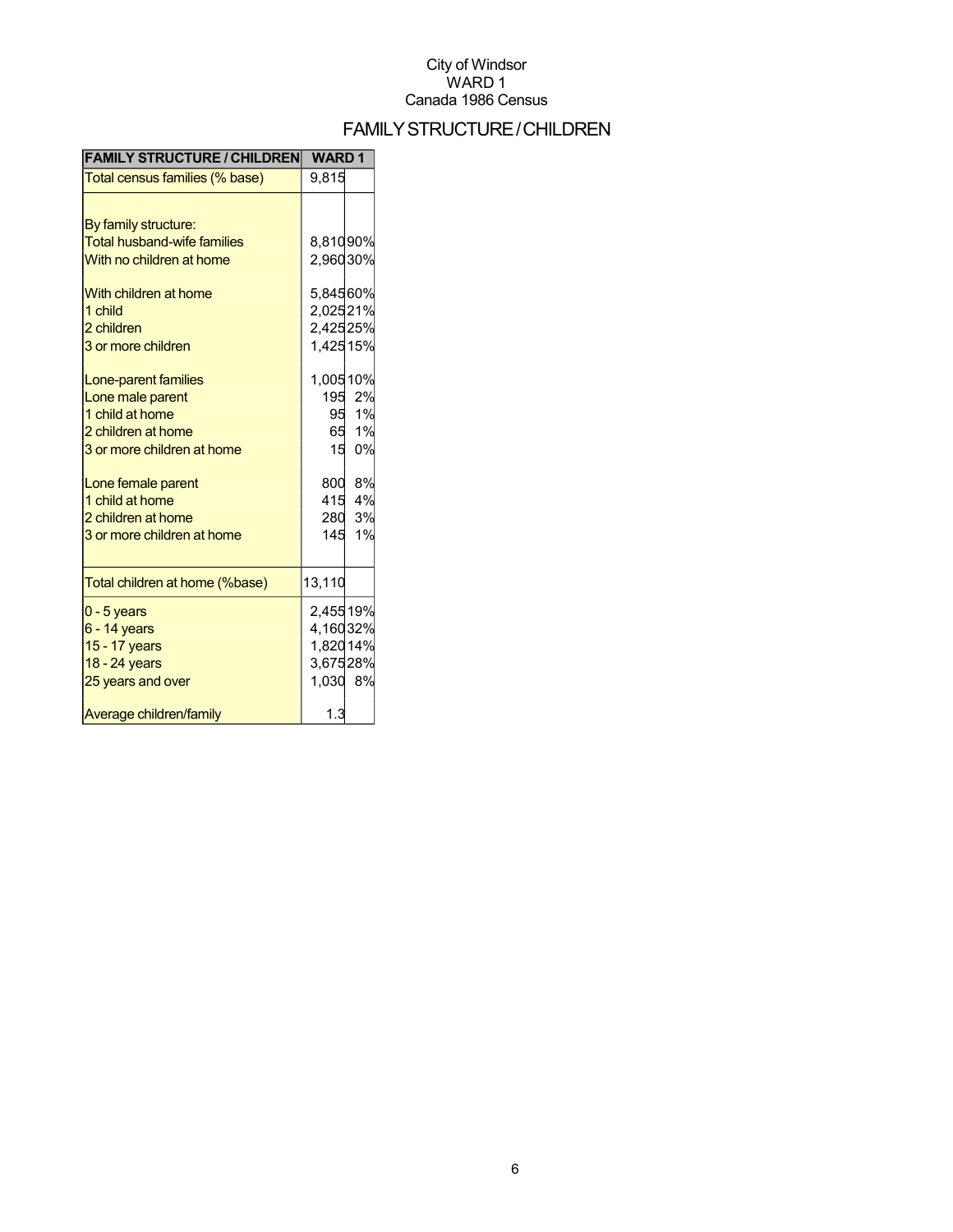## HOUSEHOLDS/MARITALSTATUS

| <b>HOUSEHOLDS / MARITAL STATUS</b> | <b>WARD1</b> |        |
|------------------------------------|--------------|--------|
| Private households (% base)        | 11,070       |        |
| By size of household:              |              |        |
| 1 person                           | 1,18511%     |        |
| 2 persons                          | 3,23029%     |        |
| 3 persons                          | 2,38522%     |        |
| 4 - 5 persons                      | 3,85035%     |        |
| 6 or more persons                  |              | 445 4% |
| By number of census families:      |              |        |
| Non-family households              | 1,43513%     |        |
| <b>Family households</b>           | 9,67587%     |        |
| 1 census family                    | 9,55086%     |        |
|                                    |              |        |
| 2 or more census families          |              | 125 1% |
| Persons in private households      | 34,255       |        |
| Average persons per household      | 3.1          |        |
| Census families in private         | 9,815        |        |
| households (% base)                |              |        |
|                                    |              |        |
| By size of census family:          |              |        |
| 2 person family                    | 3,49036%     |        |
| 3 persons                          | 2,36024%     |        |
| 4 persons                          | 2,56526%     |        |
| 5 or more persons                  | 1,45515%     |        |
| Total population (% base)          | 34,465       |        |
| By marital status, for persons     |              |        |
| 15 years of age and over:          |              |        |
| Single (never married)             | 7,48522%     |        |
| <b>Married</b>                     | 17,84552%    |        |
| Widowed                            | 1,300 4%     |        |
| <b>Divorced</b>                    |              | 645 2% |
| Separated                          |              | 435 1% |
|                                    |              |        |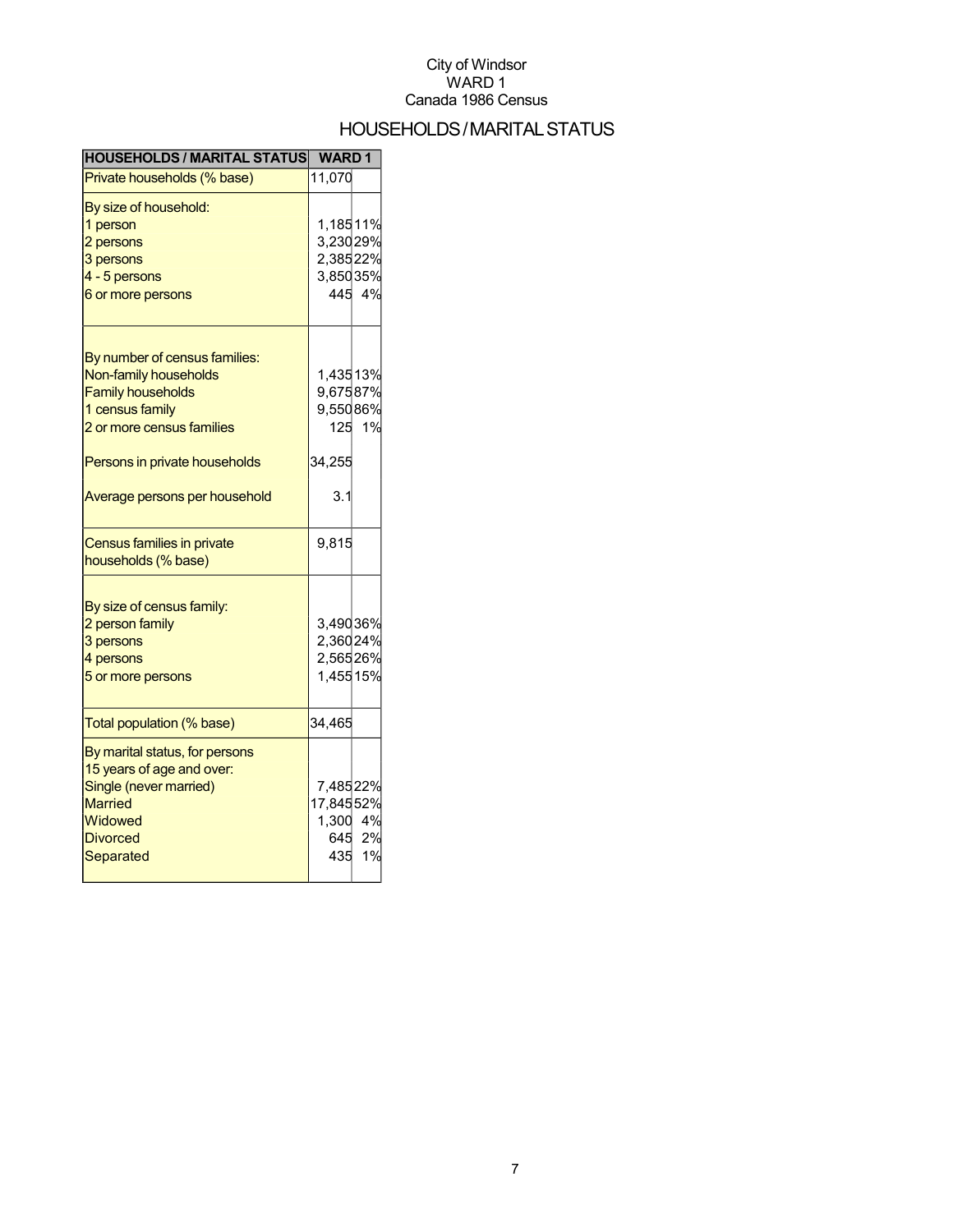## DWELLINGS

| <b>DWELLINGS</b>                                             | <b>WARD1</b>   |        |
|--------------------------------------------------------------|----------------|--------|
| Occupied dwellings (% base) 11,085                           |                |        |
|                                                              |                |        |
| By tenure:                                                   |                |        |
| Rented                                                       | 945            | 9%     |
| Owned                                                        | 10,11091%      |        |
| <b>On Reserve</b>                                            | 0              | 0%     |
|                                                              |                |        |
| By dwelling type:                                            |                |        |
| Single detached house<br>Apartment 5 or more stories         | 10,30093%<br>5 | 0%     |
| <b>Movable dwelling</b>                                      | 115            | 1%     |
| All other dwelling types                                     | 665            | 6%     |
|                                                              |                |        |
|                                                              | 11,090         |        |
| By age of dwelling - total<br><b>Constructed before 1946</b> | 1,41513%       |        |
| 1946 - 1960                                                  | 4,95045%       |        |
| 1961 - 1970                                                  | 2,89526%       |        |
| 1971 - 1980                                                  | 1,42013%       |        |
| 1981 - 1986                                                  |                | 425 4% |
|                                                              |                |        |
| Dwellings with central heat                                  | 10,71097%      |        |
| Gas                                                          | 10,27593%      |        |
| Electricity                                                  |                | 565 5% |
| Oil                                                          | 210            | 2%     |
| <b>Other fuels</b>                                           | 50             | 0%     |
|                                                              |                |        |
| <b>Tenant occupied households</b>                            | 960            |        |
| With rent >= 30% hhld inc.                                   |                | 27529% |
|                                                              |                |        |
| Owner occupied households 10,000                             |                |        |
| Payments >= 30% hhld. inc.                                   |                | 97510% |
|                                                              |                |        |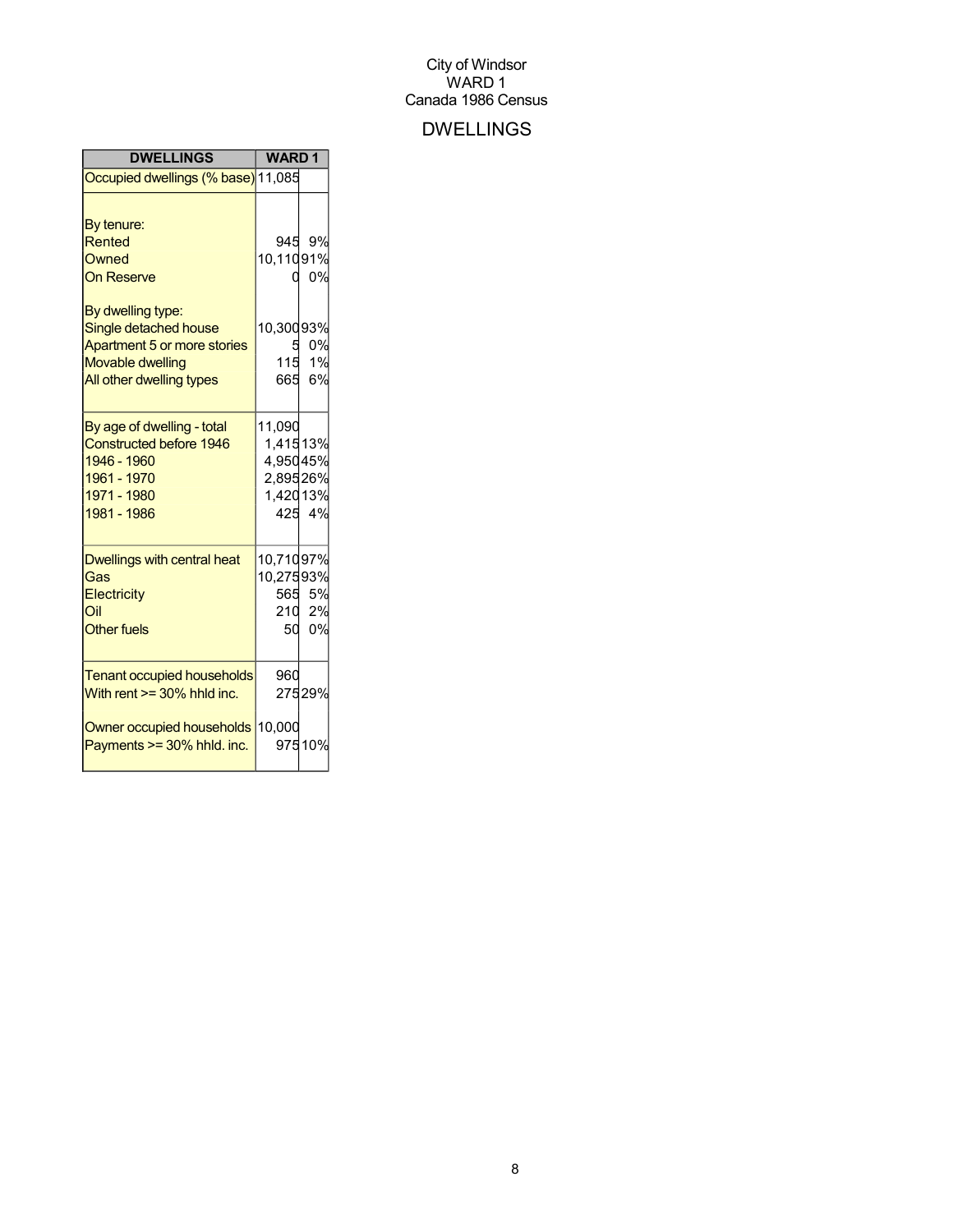## LANGUAGE-MOTHERTONGUE

| <b>LANGUAGE - MOTHER TONGUE</b>     | <b>WARD1</b> |        |
|-------------------------------------|--------------|--------|
| Total responses (% Base)            | 34,425       |        |
|                                     |              |        |
| <b>Total single responses</b>       | 32,53595%    |        |
| <b>Total official languages</b>     | 26,44577%    |        |
| <b>English</b>                      | 25,58074%    |        |
| French                              |              | 865 3% |
|                                     |              |        |
| <b>Total non-official languages</b> | 6,09518%     |        |
| German                              | 660          | 2%     |
| Chinese                             |              | 145 0% |
| <b>Dutch</b>                        | 60           | 0%     |
| Polish                              | 270          | 1%     |
| Italian                             | 2,635        | 8%     |
| Portuguese                          | 70           | 0%     |
| <b>Ukrainian</b>                    | 285          | 1%     |
| Greek                               | 235          | 1%     |
| Languages other than above          | 1,045        | 3%     |
|                                     |              |        |
| <b>Total multiple responses</b>     | 1,890        | 5%     |
|                                     |              |        |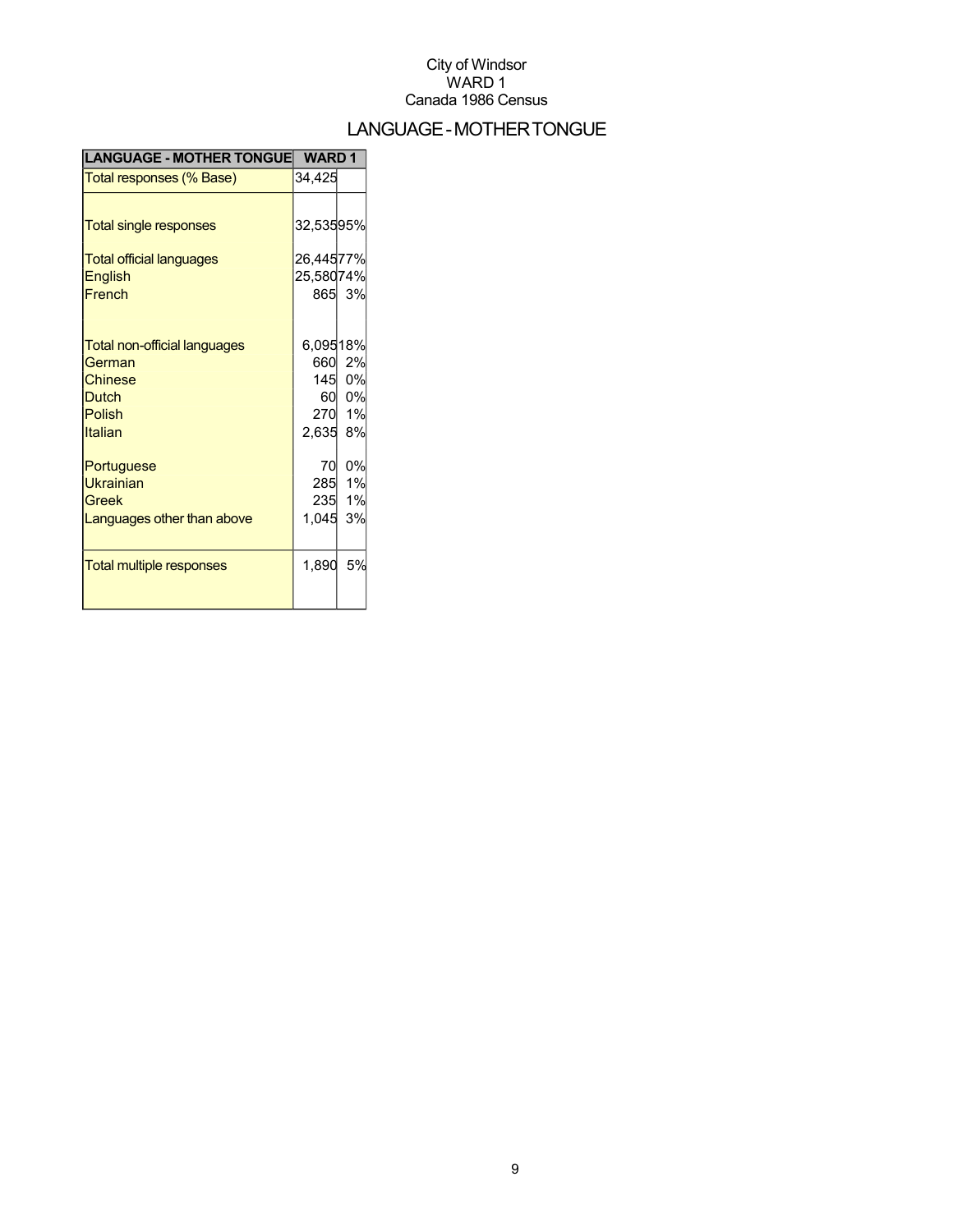## HOME LANGUAGE / ETHNIC ORIGIN

| <b>HOME LANGUAGE / ETHNIC ORIGIN</b>                                                                                                                                                                             | <b>WARD1</b>                                                                                                   |                                              |
|------------------------------------------------------------------------------------------------------------------------------------------------------------------------------------------------------------------|----------------------------------------------------------------------------------------------------------------|----------------------------------------------|
| Total population (% base)                                                                                                                                                                                        | 34,485                                                                                                         |                                              |
| By home language:<br><b>Total single response</b><br><b>English</b><br>French<br>Italian<br>Chinese<br>German<br>Portuguese<br><b>Greek</b><br>Other<br>Speak more than one language                             | 31,93093%<br>29,22085%<br>230<br>1,400<br>70<br>130<br>$\begin{array}{c} 15 \\ 70 \\ 795 \end{array}$<br>2,400 | 1%<br>4%<br>0%<br>0%<br>0%<br>0%<br>2%<br>7% |
| By official language:<br><b>English only</b><br><b>French only</b><br><b>Both English and French</b><br><b>Neither English nor French</b>                                                                        | 31,41091%<br>25<br>2,605<br>315                                                                                | 0%<br>8%<br>1%                               |
| By ethnic origin:<br>Single origin<br><b>British</b><br>French<br><b>Aboriginal peoples</b><br>German<br>Italian<br>Ukrainian<br><b>Chinese</b><br>Dutch (Netherlands)<br>Other<br>Reported more than one origin | 22,57065%<br>8,63025%<br>2,240<br>25<br>1,185<br>4,63513%<br>4,900 14%<br>11,78534%                            | 6%<br>0%<br>3%<br>575 2%<br>140 0%<br>195 1% |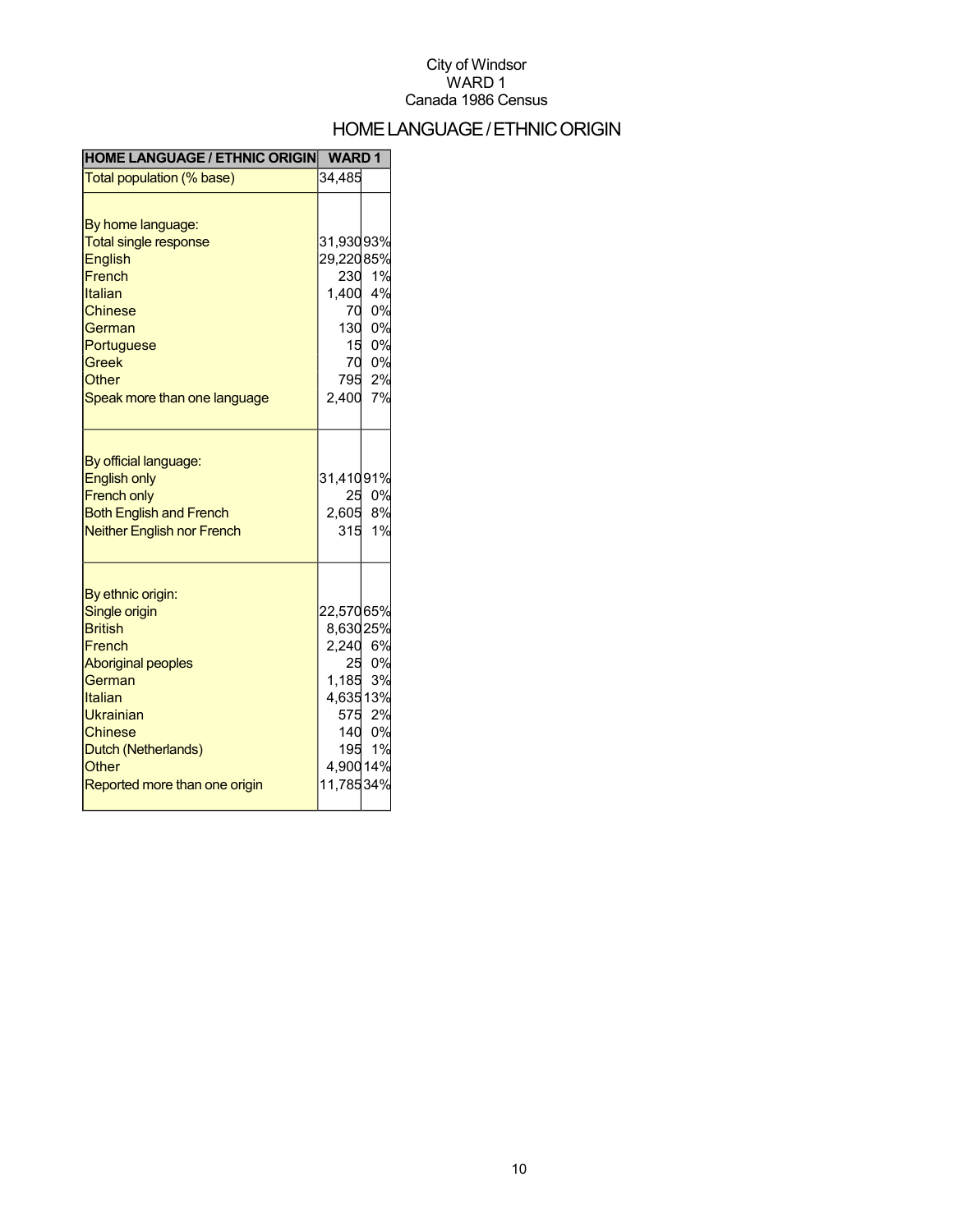## 1985INCOME

| 1985 INCOME                             | <b>WARD1</b> |    |
|-----------------------------------------|--------------|----|
| Total households (% Base)               | 11,055       |    |
| By household income:                    |              |    |
| <b>Negative Income</b>                  |              | 0% |
| $$0 - 9,999$                            | 794          | 7% |
| \$10,000 - 19,999                       | 1,14610%     |    |
| \$20,000 - 29,999                       | 1,31312%     |    |
| \$30,000 - 39,999                       | 1,69815%     |    |
| \$40,000 - 49,999                       | 1,79716%     |    |
| \$50,000 - 59,999                       | 1,40513%     |    |
| \$60,000 - 69,999                       | 908          | 8% |
| \$70,000 - 79,999                       | 632          | 6% |
| \$80,000 - 99,999                       | 649          | 6% |
| \$100,000 and over                      | 539          | 5% |
| Aggr. household income (\$'000) 532,630 |              |    |
| Average household income \$             | 48,180       |    |
| Males 15 yrs+ with income               | 12,865       |    |
| Aggregate income (\$'000)               | 391,244      |    |
| Average total income \$                 | 30,412       |    |
| Females 15 yrs+ with income             | 10,880       |    |
| Aggregate income (\$'000)               | 146,688      |    |
| Average total income \$                 | 13,482       |    |
| Males 15 yrs+ with employ.inc           | 10,955       |    |
| Aggregate income (\$'000)               | 333,107      |    |
| Average employment income \$            | 30,407       |    |
|                                         |              |    |
| Females 15 yrs+ with emp.inc.           | 7,875        |    |
| Aggregate income (\$'000)               | 108,797      |    |
| Average employment income \$            | 13,815       |    |
| <b>Number of census families</b>        | 9,810        |    |
| Aggr. family income (\$'000)            | 493,941      |    |
| Average family income \$                | 50,351       |    |
| Unattached individ. with inc.           | 1,550        |    |
| Aggregate income (\$'000)               | 30,691       |    |
| Average individual income \$            | 19,801       |    |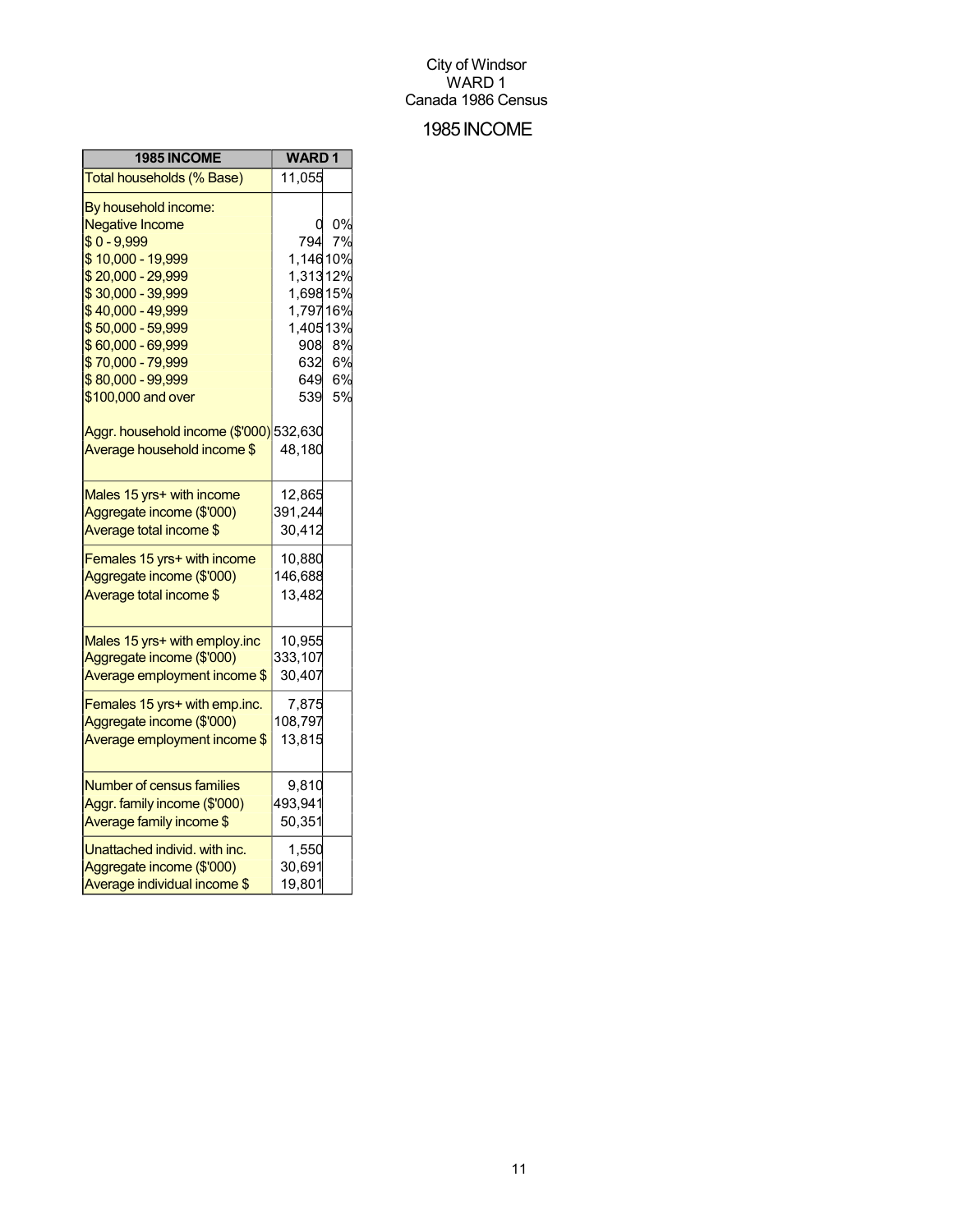## IMMIGRATION/MOBILITY

| IMMIGRATION/MOBILITY                            | <b>WARD1</b> |        |
|-------------------------------------------------|--------------|--------|
| <b>Total population (% Base)</b>                | 34,465       |        |
| By citizenship:                                 |              |        |
| Canadian                                        | 32,71095%    |        |
| <b>Other than Canadian</b>                      | 1,625        | 5%     |
|                                                 |              |        |
| By immigration status:                          |              |        |
| Non-immigrant population                        | 26,40077%    |        |
| Born in province of res.                        | 24,45071%    |        |
| Born in another province                        | 1,940 6%     |        |
| Immigrant population                            | 7,96023%     |        |
| <b>United States of America</b>                 | 1,015        | 3%     |
| <b>Other Americas</b>                           | 155          | 0%     |
| <b>United Kingdom</b>                           | 1,140        | 3%     |
| <b>Other Europe</b>                             | 4,76014%     |        |
| Africa                                          | 65           | 0%     |
| Asia                                            | 790          | 2%     |
| <b>Other</b>                                    | 50           | 0%     |
| Immigrant population - total                    | 7,960        |        |
| By period of immigration:                       |              |        |
| Before 1946                                     |              | 98012% |
| 1946 - 1966                                     | 4,40555%     |        |
| 1967 - 1977                                     | 1,84023%     |        |
| 1978 - 1982                                     | 520          | 7%     |
| 1983 - 1986                                     | 230          | 3%     |
|                                                 |              |        |
| By age at time of immigration:<br>$0 - 4$ years | 1,20015%     |        |
| $5 - 19$ years                                  | 2,40530%     |        |
|                                                 | 4,36555%     |        |
| 20 years and over                               |              |        |
| By mobility status:                             |              |        |
| Persons 5 years and over                        | 32,250       |        |
| Non-movers (same address)                       | 23,06072%    |        |
| <b>Movers</b>                                   | 9,23029%     |        |
| Non-migrants (same place)                       | 6,50020%     |        |
| <b>Migrants</b>                                 | 2,725        | 8%     |
| From same province                              | 1,855        | 6%     |
| From other province                             | 415          | 1%     |
| <b>From outside Canada</b>                      | 455          | 1%     |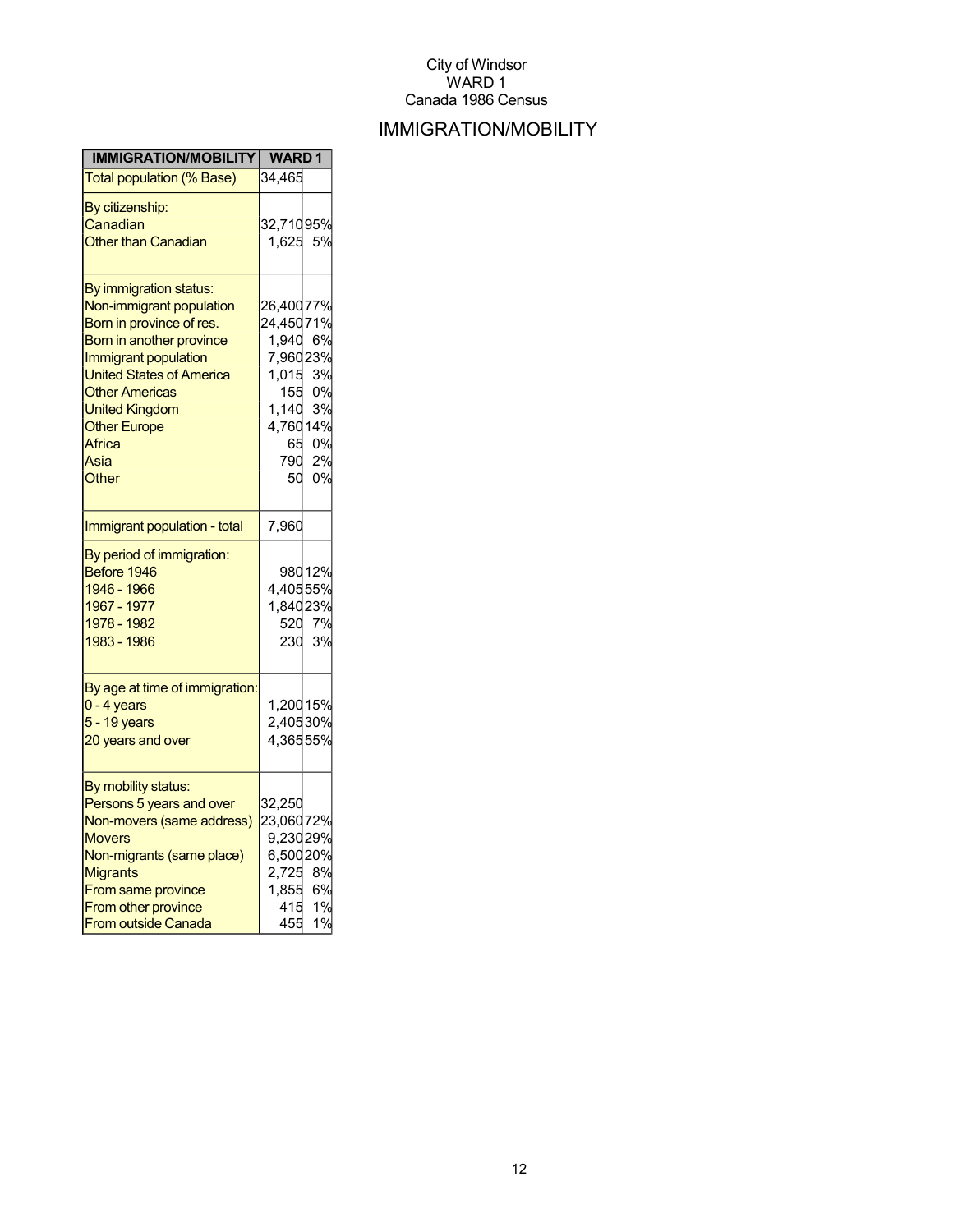## EDUCATION/QUALIFICATIONS

| <b>EDUCATION/QUALIFICATIONS</b>                                                                                                                                                                                                                                                                                                                                               | <b>WARD1</b>                                                         |                                                                                  |
|-------------------------------------------------------------------------------------------------------------------------------------------------------------------------------------------------------------------------------------------------------------------------------------------------------------------------------------------------------------------------------|----------------------------------------------------------------------|----------------------------------------------------------------------------------|
| Total population 15+ years                                                                                                                                                                                                                                                                                                                                                    | 27,645                                                               |                                                                                  |
| By highest level of schooling:<br>Less than grade 9<br>Grade 9 - 13, no sec. cert.<br>Grade 9 - 13, second. cert.<br>Trade certificate/diploma<br>University without degree<br>University with degree                                                                                                                                                                         | 3,42512%<br>7,47027%<br>3,75014%<br>6,71024%<br>3,20512%<br>3,07511% |                                                                                  |
| Postsecondary educated<br>population - total (% Base)                                                                                                                                                                                                                                                                                                                         | 9,030                                                                |                                                                                  |
| By field of study:                                                                                                                                                                                                                                                                                                                                                            |                                                                      |                                                                                  |
| Male with postsecondary educ.<br>Education/recreat./counsell.<br>Fine and applied arts<br>Humanities & related fields<br>Social sciences & rel. field<br>Commerce/management/bus.adm.<br>Agricult. & biolog. sciences<br>Engineering & applied scienc<br>Technic.& trades (eng & sci)<br>Health prof. science & tech.<br>Mathematics & phys. sciences<br><b>All other</b>     | 5,06056%<br>230<br>115<br>2,29025%<br>135<br>20                      | 3%<br>1%<br>305 3%<br>325 4%<br>87010%<br>115 1%<br>360 4%<br>225 2%<br>1%<br>0% |
| Female with postsecond. educ.<br>Education/recreat./counsell.<br>Fine and applied arts<br><b>Humanities &amp; related fields</b><br>Social sciences & rel. field<br>Commerce/management/bus.adm.<br>Agricult. & biolog. sciences<br>Engineering & applied scienc<br>Technic.& trades (eng & sci)<br>Health prof. science & tech.<br>Mathematics & phys. sciences<br>All other | 3,97044%<br>480<br>360<br>1,20013%<br>135<br>5<br>100<br>135<br>5    | 5%<br>4%<br>270 3%<br>360 4%<br>1%<br>0%<br>1%<br>93510%<br>1%<br>0%             |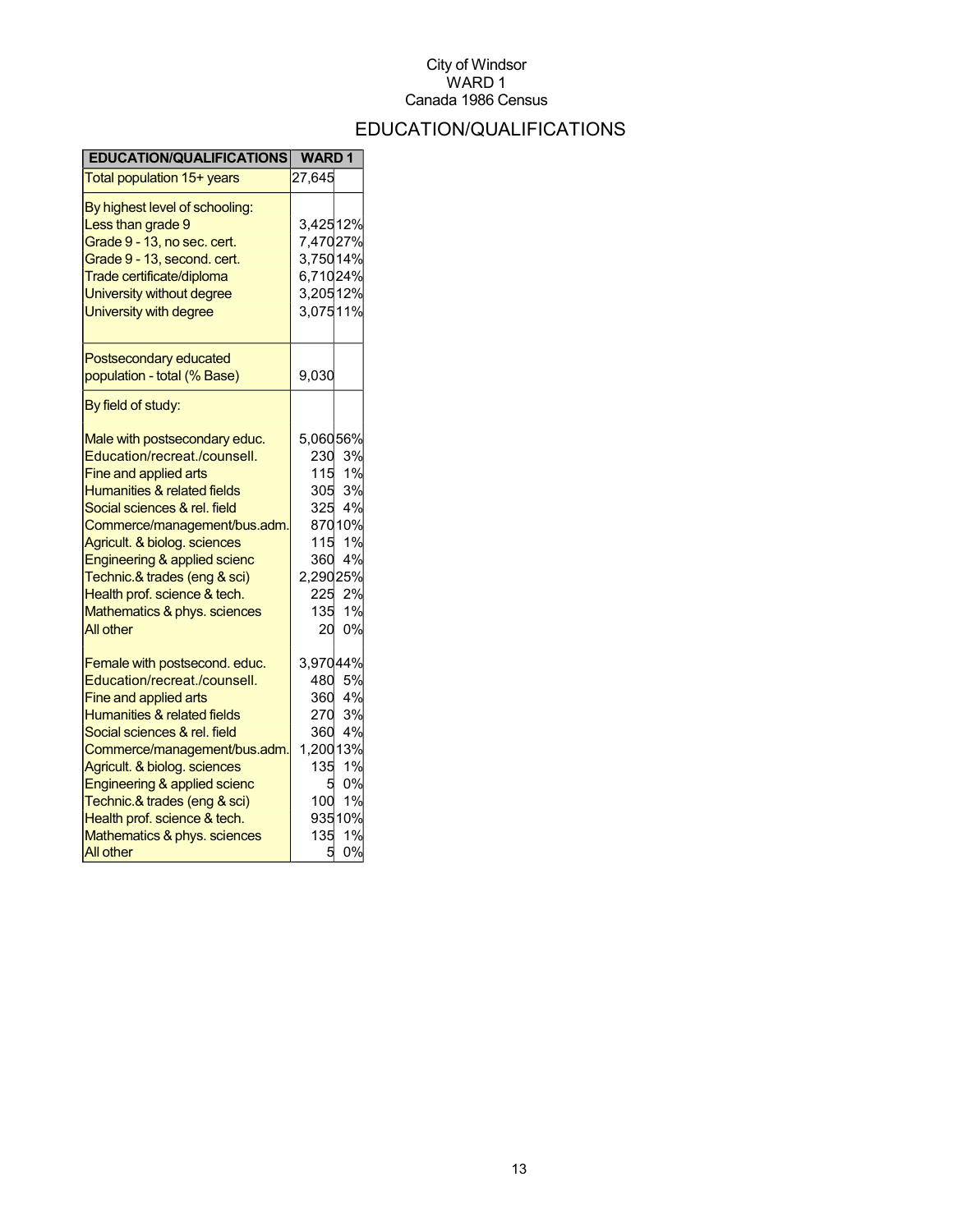## **LABOUR FORCE**

| <b>LABOUR FORCE</b>                                                                                                                                                                 | <b>WARD1</b>                                                              |              |
|-------------------------------------------------------------------------------------------------------------------------------------------------------------------------------------|---------------------------------------------------------------------------|--------------|
| Total population 15+ years<br>Total labour force 15+ years<br>Employed<br><b>Unemployed</b><br>Persons not in labour force<br><b>Participation rate</b><br><b>Unemployment rate</b> | 27,710<br>18,67067%<br>17,23562%<br>1,450 5%<br>8,96032%<br>67.38<br>7.77 |              |
| Male population 15+ years<br><b>Labour force</b><br>Employed<br><b>Unemployed</b><br>Not in labour force<br><b>Participation rate</b><br><b>Unemployment rate</b>                   | 13,81550%<br>10,92039%<br>10,25037%<br>2,84510%<br>79.04<br>6.32          | 690 2%       |
| Female population 15+ years<br><b>Labour force</b><br>Employed<br>Unemployed<br>Not in labour force<br><b>Participation rate</b><br><b>Unemployment rate</b>                        | 13,89550%<br>7,74528%<br>6,98525%<br>6,11522%<br>55.74<br>9.81            | 760 3%       |
| Males- all classes of worker<br><b>Paid worker</b><br>Self-employed<br><b>Females-all classes of worker</b><br><b>Paid worker</b><br>Self-employed                                  | 11,025<br>10,38094%<br>7,910<br>7,37593%<br>170                           | 485 4%<br>2% |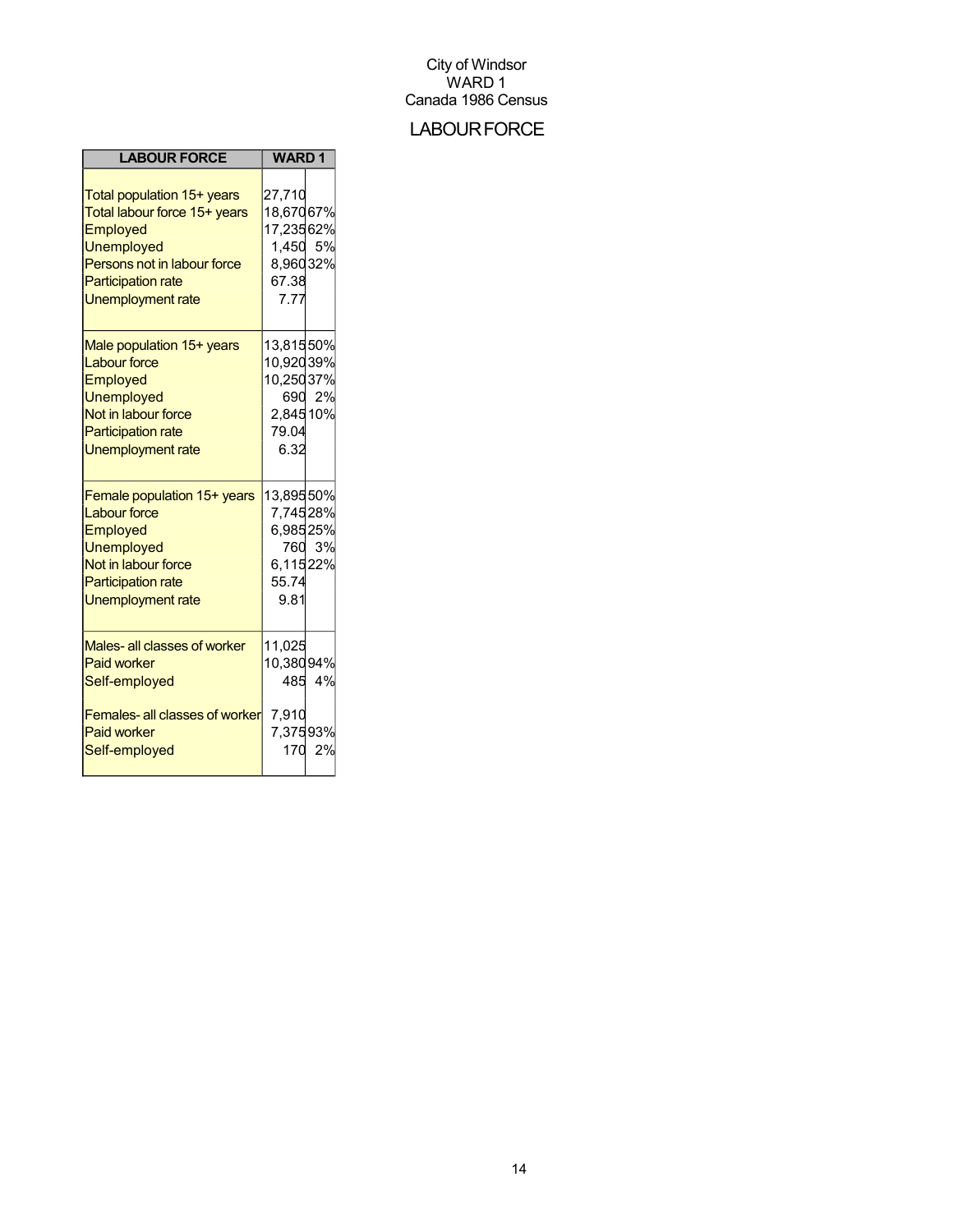## INDUSTRY/OCCUPATION

| INDUSTRY/OCCUPATION                    | <b>WARD1</b> |                  |
|----------------------------------------|--------------|------------------|
| perienced labour force                 |              |                  |
| By Industry: (% Base)                  | 18,425       |                  |
| <b>Agricultural &amp; rel.services</b> | 100          | 1%               |
| Other primary industries               | 90           | 0%               |
| Manufacturing                          | 5,70031%     |                  |
| Construction                           | 895          | 5%               |
| <b>Transportation &amp; storage</b>    |              | 550 3%           |
| Communication & oth. utility           | 415          | 2%               |
| <b>Wholesale trade</b>                 | 490          | 3%               |
| <b>Retail trade</b>                    | 2,60514%     |                  |
| <b>Finance and insurance</b>           |              | 490 3%           |
| Real estate & insur. agents            | 265          | 1%               |
| <b>Business service</b>                | 785          | 4%               |
| Government service                     |              | 645 4%           |
| <b>Educational service</b>             | 1,575 9%     |                  |
| <b>Health &amp; social service</b>     | 1,485        | 8%               |
| Accommodation, food, beverag           | 1,295        | 7%               |
| Other service industries               | 1,065        | 6%               |
| <b>Experienced labour force</b>        |              |                  |
| by occupation: (% Base)                | 18,425       |                  |
|                                        |              |                  |
| Managerial, administrative             | 1,82510%     |                  |
| Nat. science, eng. & math.             |              | 655 4%           |
| Soc. sc., religion & artist.           |              | 685 4%           |
| <b>Teaching &amp; related</b>          |              | 975 5%           |
| Medicine & health                      | 1,025 6%     |                  |
| <b>Clerical &amp; related</b>          | 3,34518%     |                  |
| Sales                                  | 1,81510%     |                  |
| <b>Service</b>                         | 2,06011%     |                  |
| <b>Farming &amp; horticultural</b>     | 155          | 1%               |
| Other primary industries               |              | 20 0%            |
| Processing                             |              | 405 2%           |
| Machining & related                    | 1,165 6%     |                  |
| Prod. fabric./assemb./repair           | 2,39513%     |                  |
| <b>Construction trades</b>             |              | 805 4%           |
| Transport equipmnt. operat.            |              | 415 2%           |
| Material handling & related            |              | 260 1%<br>150 1% |
| Oth. crafts & equip. operat.           |              |                  |
| Occupations not classified             | 355          | 2%               |
|                                        |              |                  |